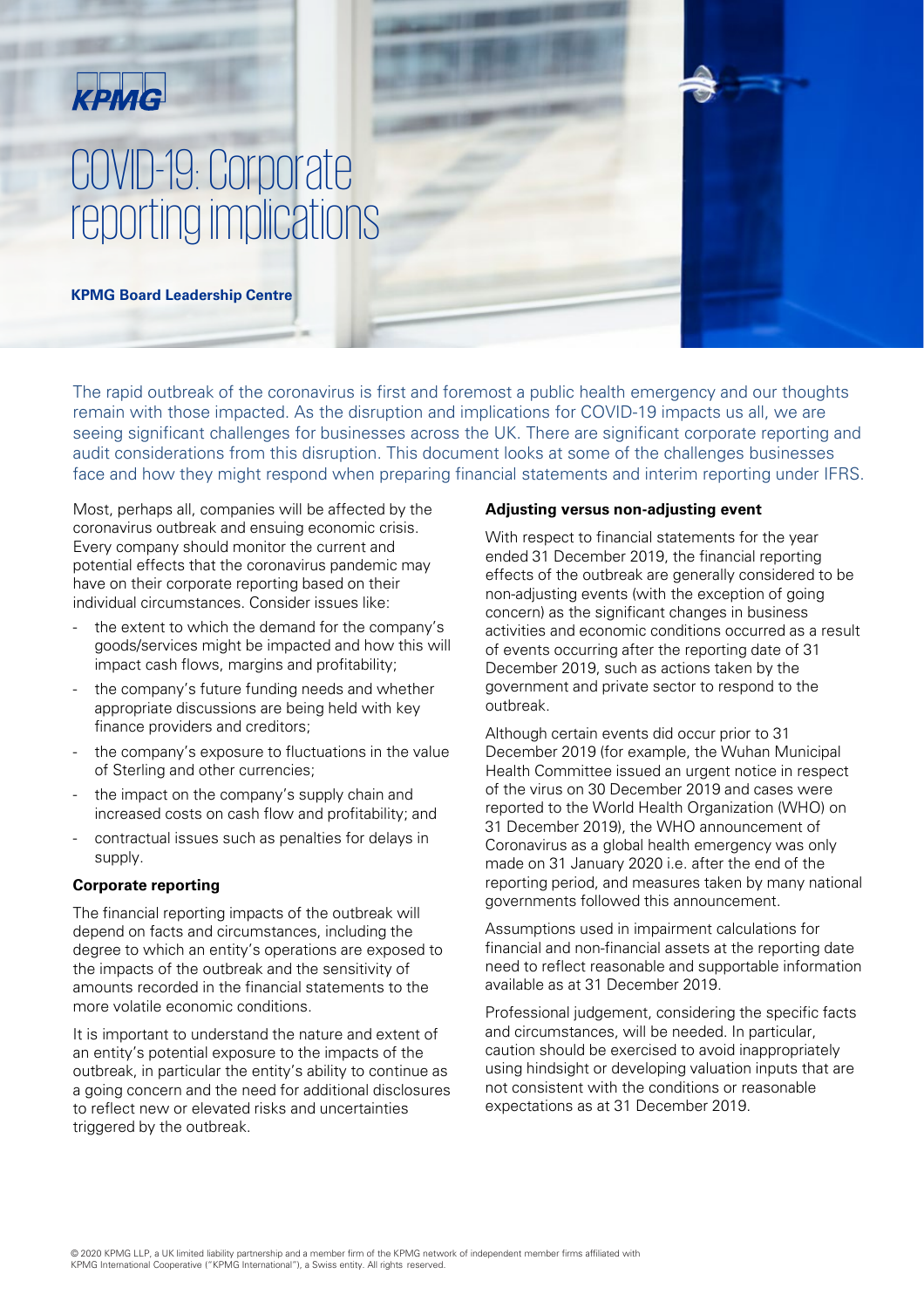For example, outcomes that would not have been reasonably expected at 31 December 2019 should not be reflected in the recoverable amount calculations of non-financial assets under IAS 36.

When the impacts are considered to be non-adjusting events and would not affect amounts recognised as of 31 December 2019, to the extent that these nonadjusting events are material, entities would need to provide appropriate disclosures that reflect the nature of these events or changes in conditions after the reporting date, including an estimate of their financial effect if that can be determined.

For example, non-adjusting events could include impairments of financial and non-financial assets (considering events and new information arising after the reporting date), covenant breaches, amendments, or waivers in lending agreements, losses due to supply chain issues, volatility in commodities or foreign exchange markets etc. after 31 December 2019.

Examples of events or conditions that may be material non-adjusting subsequent events and warrant disclosure in the financial statements could include:

- Significant business interruption arising from supply chain disruption, closure of manufacturing or commercial facilities, travel restrictions and logistics disruption, unavailability of personnel etc.;
- ‒ Significant declines in sales, earnings and / or operating cash flows;
- Losses in contracted business or losses / exposures arising from counterparties asserting force-majeure;
- Debt restructuring or entering into significant commitments including new loan facilities;
- Breach of a significant loan covenant or a debt default after the reporting date;
- ‒ Abnormally large changes in equity or debt securities prices, foreign exchange rates or interest rates after the reporting date that will significantly impact the measurement of assets and liabilities in future periods; and
- Restructuring and redundancy plans.

When non-adjusting subsequent events after the reporting period are material, disclosure is required of the nature of the event and an estimate of its financial effect, or a statement that such an estimate cannot be made.

In contrast, for subsequent reporting periods ending after 31 December 2019, (i.e. 2020 interim reporting for calendar year-end entities, or entities with annual reporting date after 31 December 2019), the accounting impacts arising from events and conditions that occur before the reporting periods will need to be recognised, if material.

#### **Going concern**

The assessment as to whether the going concern basis is appropriate takes into account events and conditions after the end of the reporting period. As there have been significant new events and changes in conditions since 31 December 2019, for entities with a calendar year-end, it will be necessary to reflect the impacts of these events and conditions in the going concern assessment.

It will be critical to understand the impact current events and conditions have had on the entity's operations and forecast cash flows, with the key immediate issue being whether the entity still has sufficient liquidity to continue to meet its obligations as they fall due, considering also continued compliance with any conditions, e.g. covenants. Relevant considerations will include whether the entity has sufficient cash and unused credit lines/borrowing facilities to meet short-term needs, and whether further actions are needed to enable the entity to generate sufficient cash flow to meet its obligations when they fall due. Further actions that may be required could include negotiating with lenders to restructure and/or increase borrowing facilities, revising or waiving covenants, restructuring operations to reduce operating costs, deferring capital expenditures, seeking financial support from shareholders and/or accessing national and/or local government programs designed to support businesses.

The impact of current events and conditions on the going concern assessment will vary considerably from sector to sector, but it is clear that entities in highly exposed sectors, particularly travel and tourism, hospitality/entertainment/sport, retail and the oil industry, which are experiencing declining demand, falling sales and margin pressures, will be more significantly impacted than others.

Over time, the impact on sectors such as automotive may increase if consumers defer large purchases until the uncertainty recedes.

In many cases, budgets and forecasts that may have been used to support an initial going concern assessment may now be of limited relevance given the rapidly changing economic and business circumstances and may require reworking using severe but plausible downside scenarios in order to support the going concern assessment.

Events or conditions occurring after the reporting date that might be considered when making or updating the assessment of the entity's ability to continue as a going concern may include:

Weaker economic outlook / increased uncertainty: Lower sales / earnings and deterioration in working capital ratios may significantly impact operating cash flows.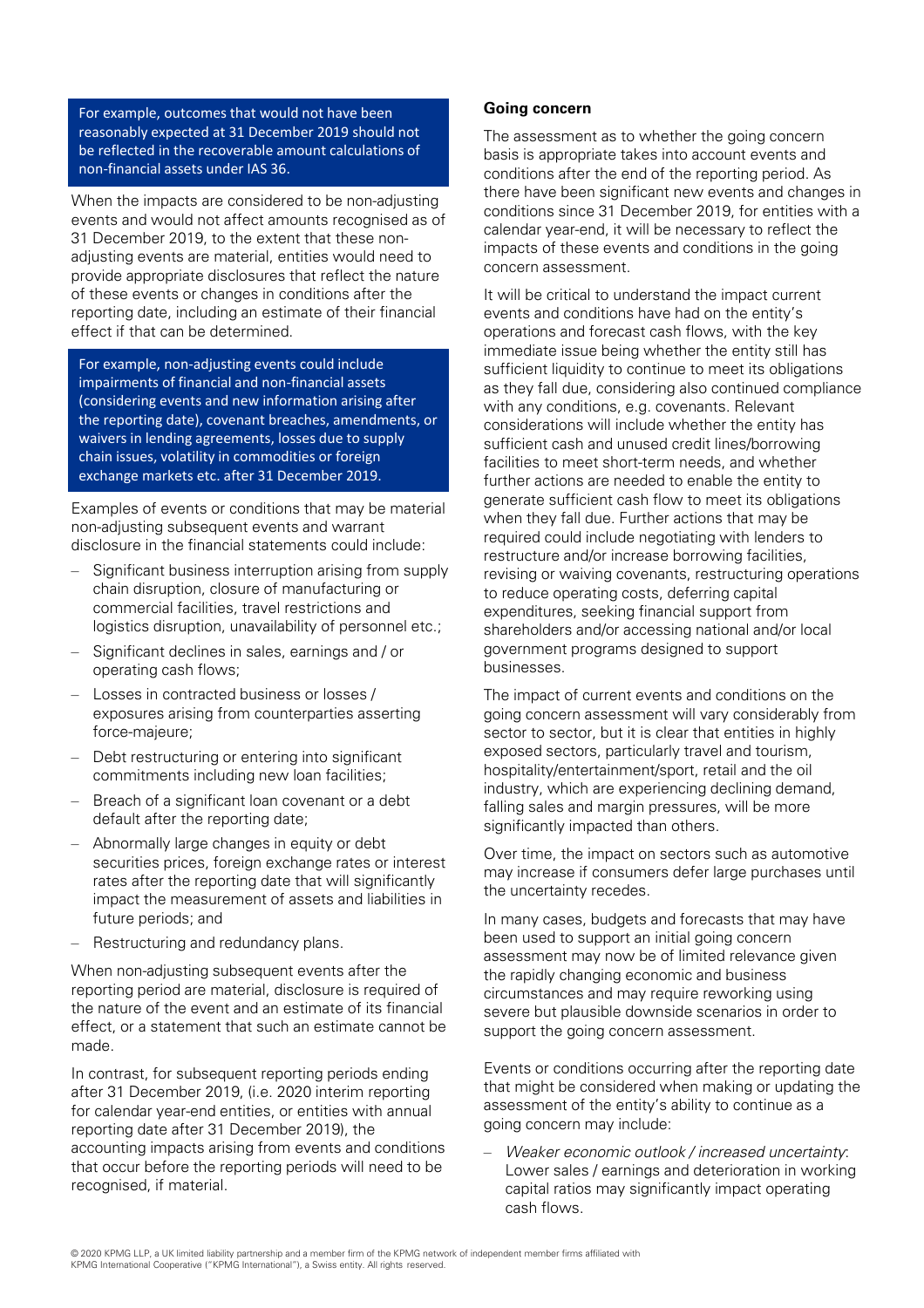‒ Availability and cost of credit: Borrowers with weaker credit ratings may find it more difficult to access bond markets, and may find banks and other lenders less willing to renew or increase borrowing facilities. Similarly, Lenders may demand new terms, such as significantly higher yields or improved collateral, particularly for entities in highly exposed sectors.

Lenders themselves may be experiencing liquidity issues and may need central bank assistance to be able to continue to provide, or increase, financing.

Borrowers with foreign currency denominated in debt may find debt servicing costs increase significantly due to the deprecation of their local currency

Adverse material change clauses in loan agreements may provide lenders with an opportunity to withdraw financing

Decline in asset values: Lower earnings may impact compliance with financial covenants and perceived creditworthiness. Also, proceeds will be reduced in the event of asset disposals

When events or conditions that may cast significant doubt on the entity's ability to continue as a going concern are identified, consider potential remedial actions such as:

- ‒ refinancing or restructuring existing debt facilities (including loans, leases and other payables) and/or obtaining new sources of financing;
- ‒ renegotiating financial covenants and /or seeking waivers if there is a risk of non-compliance with covenants in loan agreements;
- ‒ protecting revenues, cutting costs and managing working capital balances to generate sufficient operating cash flows to meet obligations as they fall due;
- managing liquidity by deferring capital expenditure, dividends and other distributions, seeking financial support from shareholders, taking advantage of government assistance and making claims under business interruption insurance policies; and
- restructuring operations to respond to supply chain or other disruptions, or significant changes in demand.

If the consequences of the pandemic, individually or collectively, are so severe that the going concern basis of preparation is no longer considered appropriate, the financial statements as at 31 December 2019 would need to be prepared on a basis other than going concern.

To the extent that events and conditions are identified that cast significant doubt on an entity's ability to continue as a going concern, disclosure would be required if these events constitute material uncertainties or if the conclusion involved significant judgement (i.e. a 'close call' scenario). Given the significance and widespread impacts of COVID-19, particularly for entities in highly exposed sectors, these types of disclosures are more likely to be considered necessary than in prior reporting periods.

#### **Other information**

At the same time as addressing the risks associated with COVID-19 in the going concern scenarios modelled, companies need to be making clear disclosure of the risks that COVID-19 brings to their business model. This needs to be clearly addressed in the Strategic Report and the disclosure of principal risks and uncertainties. Steps being taken to mitigate the risks should also be disclosed.

Disclosing risks to the market can exacerbate liquidity problems and prompt creditors and shareholders to take action. Companies face a difficult challenge in meeting and satisfying their obligations to report and anticipating the potential effects. The terms of disclosures should be carefully considered.

#### **The audit challenge**

Auditors could face significant challenges conducting their audits due to:

- Barriers to obtaining the information needed to perform procedures and reach conclusions, including obtaining access to management's IT systems;
- Controls over the financial statement preparation process may have been modified or potentially are rendered ineffective due to company personnel being absent due to illness or remote working arrangements;
- ‒ Challenges in obtaining access to management and others, including legal counsel, management's or auditor's experts;
- ‒ Difficulties accessing company premises to perform procedures (e.g. not being able to observe management's inventory counts or to physically verify fixed assets after year-end);
- Audit procedures not providing the anticipated audit evidence, requiring modifications to the audit approach (e.g. a significant decline in response rates for bank and/or debtor confirmations);